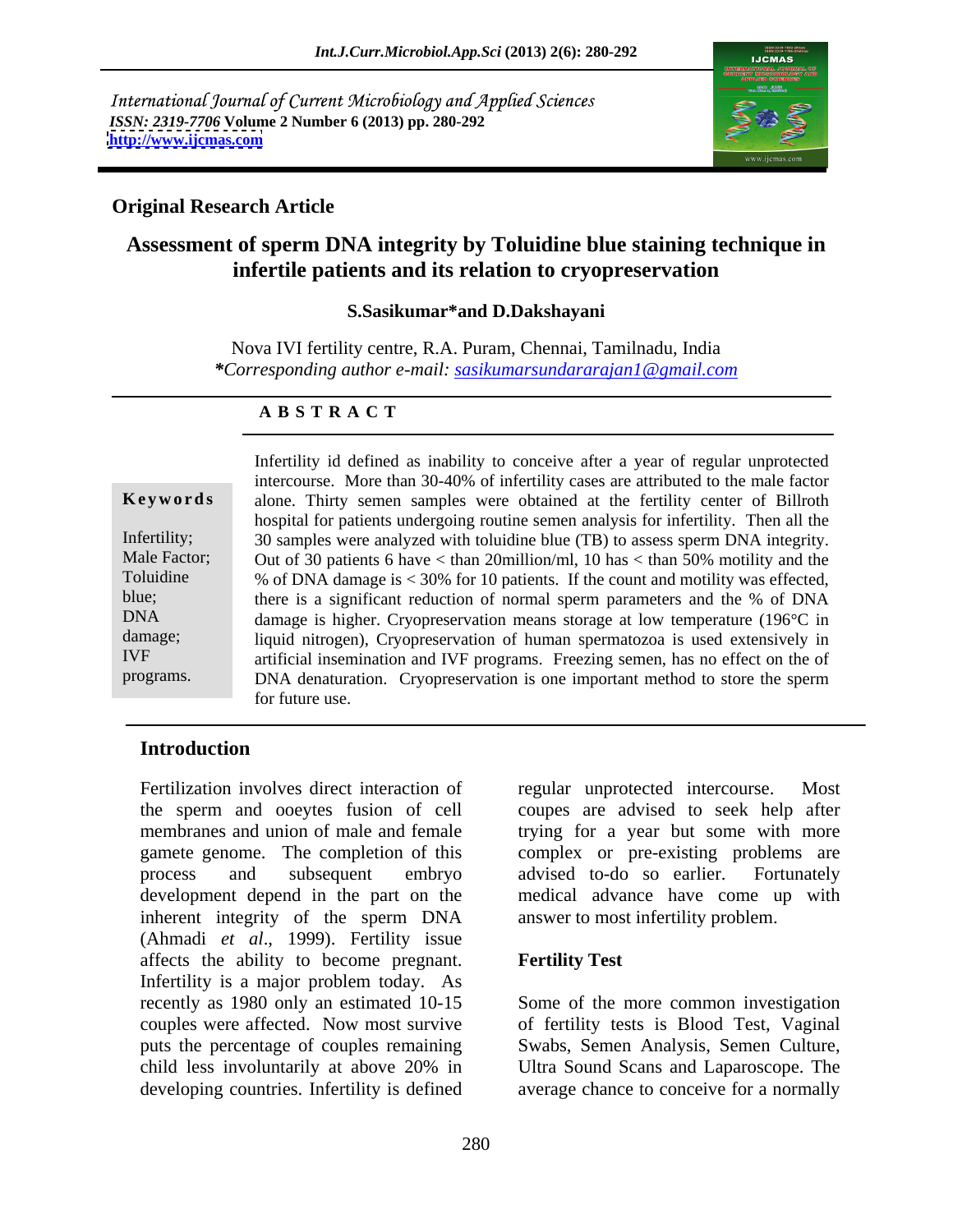fertility couple having regular, unprotected intercourse is approximately 25% during each menstrual cycle. In most couples couples of childbearing age. Infertility is not just a women's concern. A problem with the sole cause or contributing causes couples. About one-fourth of infertility couples have more than one cause or factor related to their inability to conceive. About 10-15% of couples have no identification cause for their infertility after medical investigation.

The inability of male to produce an offering is called male infertility. More higher mean sperm parameters than 30-40% of infertility cases are attributed to the male factor alone i.e., fertility problem in men. A list of risk factor related to male infertility: History of prostatitis of genital infection, Testicular trauma or torsion, History of precocious puberty, Exposure to toxic substances or hazards on the job, such as lead, mercury,<br>fertility potential than conventional x-ray, etc., Cigarette or marijuana smoke,<br>measures, the study of sperm DNA Heavy alcohol consumption, Exposure of the genitals to high temperature, Hernia repair, undescended testicle, Prescription drugs for ulcers or psoriasis, DES taken by used. mother during pregnancy, Mumps after

According to WHO the following criteria commonly used. There is now clinical evidence to show

| <b>WHO Cri</b><br>Criteria of semen report |  |
|--------------------------------------------|--|
|                                            |  |

| intercourse is approximately 25% during        |                 |                                         |
|------------------------------------------------|-----------------|-----------------------------------------|
| each menstrual cycle. In most couples          | Volume          | 2.0ml or more                           |
| conception occur within about 10% of           |                 | $7.2 - 7.8$                             |
| couples of childbearing age. Infertility is    | Sperm           | 20 million/ml                           |
| not just a women's concern. A problem          | concentration   |                                         |
| with the sole cause or contributing causes     | Total sperm     | $\vert$ 40 million                      |
| of infertility in about 40% of infertility     | count           |                                         |
| couples. About one-fourth of infertility       | Motility        | 30% or more                             |
| couples have more than one cause or            |                 | Morphology $\Big  50\%$ or more         |
| factor related to their inability to conceive. | Viability       | 50% or more                             |
| About 10-15% of couples have no                | <b>WBC</b>      | $< 1$ million                           |
| identification cause for their infertility     | Zinc            |                                         |
| after medical investigation.                   |                 | 2.4 more per ejaculate                  |
|                                                | Citric acid     | 52 more per ejaculate                   |
| <b>Female Infertility</b>                      | Fructose        | 134 more per ejaculate                  |
|                                                | <b>MAR</b> test | Fewer than 10%                          |
| The defect in female or inability to           | particles       | I spermatozoa with                      |
| conceive by a female is called female          |                 | adherent                                |
| infertility.                                   |                 | $\mid$ Immunobead $\mid$ Fewer than 10% |
| Male Infertility                               | test            | spermatozoa with                        |
|                                                |                 | adherent                                |

Although fertile men as a group have higher mean sperm parameters (concentration, motility and morphology) than do infertile men, there is significant overlap between these groups (Evenson *et al.,* 1999). Conventional semen parameters fall short. There is now some evidence to suggest that markers of sperm DNA integrity may be better measures of male fertility potential than conventional measures, the study of sperm DNA damage is particularly relevant in an era where advanced forms of assisted reproductive technologies are frequently used. The contract of the contract of the contract of the contract of the contract of the contract of the contract of the contract of the contract of the contract of the contract of the contract of the contract of the cont

puberty. Indeed, there appears to be a threshold of **Semen analysis Sementation** *s* **Examplementation** *s chromation <i>s chromation s chromation s* for normality for a semen sample are pregnancy are impaired (Cho *et al.,* 2003). sperm DNA damage (i.e., DNA fragmentation, abnormal chromatin packaging, and protamine deficiency) beyond which embryo development and There is now clinical evidence to show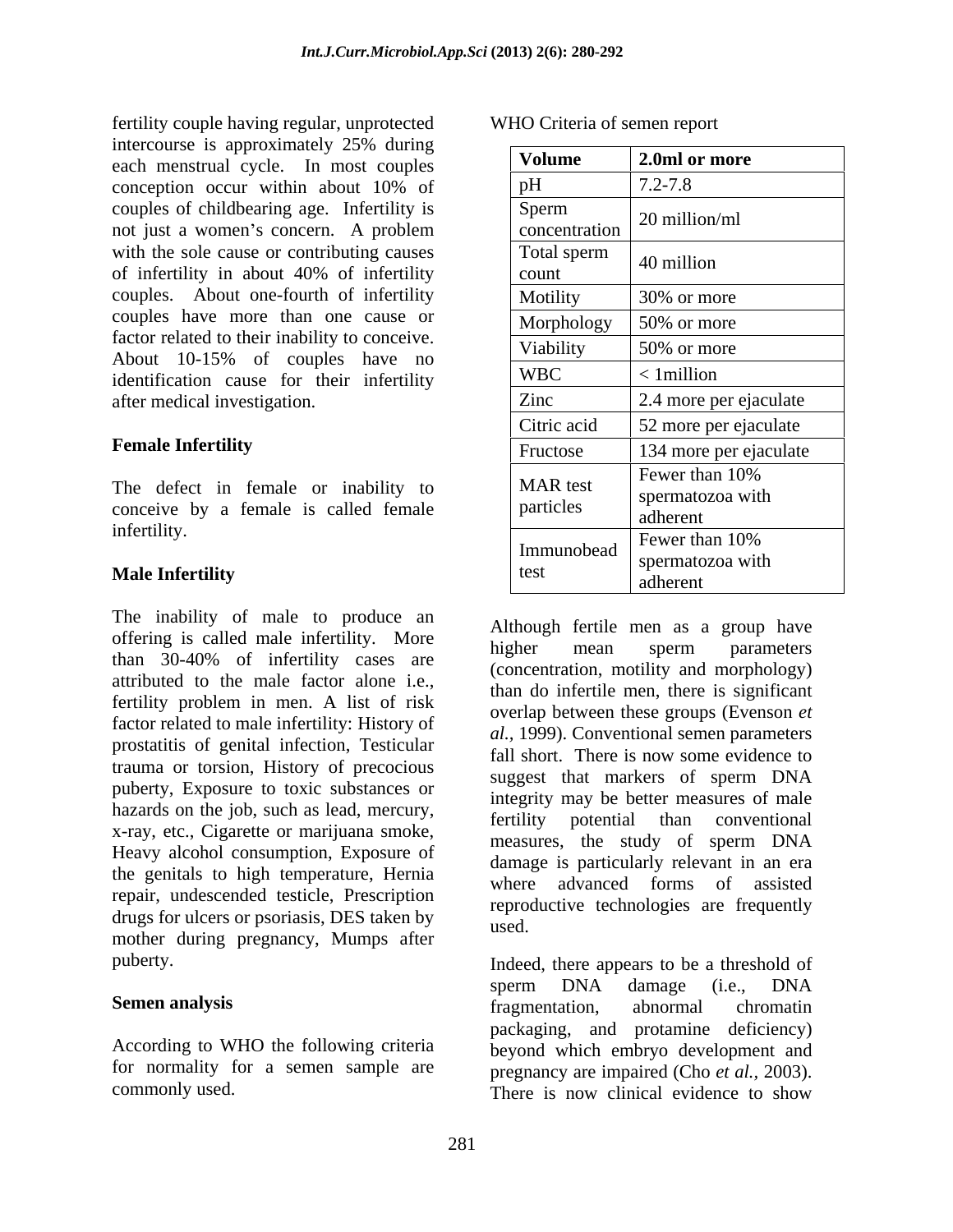that damage to human sperm DNA may than do spermatozoa of fertile men (Spano *et al.,* 2000; Zini *et al.,*2001; Kodama *et* chromatin is tightly compacted because of (predominantly) highly basic proteins the time of or result from DNA packing at (about 50 kb of DNA per protamine), forming tight and highly organized loops

DNA exhibits a high rate of mutation. The revealing a "comet"), terminal with reduced sperm motility (Kao *et al.*, measure DNA oxidation levels 1998). Sperm DNA damage is clearly percentage of spermatozoa from fertile men also possesses detectable levels of (Erenpreiss *et al.*, 2001). Sperm fertile men, possess a complete protamine deficiency (Carrel *et al.,* 2001). CMA3 (detects under protamination)

adversely affect reproductive outcomes In-vivo fecundity decreases progressively and the spermatozoa of infertile men when >30% of the spermatozoa are possess substantially more DNA damage identified as having DNA damage. *al.,* 1997). Unlike the relatively loose independent measure of sperm quality that structure of chromatin (DNA and nuclear may yield better diagnostic and prognostic proteins) in somatic cells, sperm the unique associations between the DNA morphology). Sperm nuclear chromatin and sperm nuclear proteins abnormalities DNA damage could occur at known as protamines (Ward *et al.,* 1991). spermogenesis. One are of research that during the later stages of spermatogenesis, has been studied intensely is the integrity the spermatid nucleus is remodelled and of the nucleus of mature ejaculated condensed, which is associated with the spermatozoa. It has been shown that, in displacement of histones by transitions men with abnormal sperm parameter, the proteins and they by protamines (Steger *et* DNA is more likely to possess strand *al.,* 2000). The DNA strands are tightly break. Alternatively, it could be the result wrapped around the protamine molecules of free radical-induced damage or a Several methods are used to assess sperm chromatin DNA, which is considered an approaches than standard sperm parameters (concentration, motility and the time of or result from DNA packing at consequence of apoptosis.

(Brewer *et al.,* 1999). Sperm DNA damage can be measured Although the bulk of the sperm DNA is in indirectly (sperm chromatin compaction). the nucleus, a small fraction is of Direct assessment of DNA damage can be mitochondrial origin. The sperm obtained by means of single-cell gel mitochondrial DNA is a small, circular electrophoresis assay or "Comet" assay DNA that is not bound to proteins (electrophoresis causes DNA fragments to (Anderson *et al*., 1981). Mitochondrial migrate away from the central DNA core, Sperm motility is related to the deoxynucleotidy tranferase-mediated mitochondrial volure within the sperm dUTP-nick end-labeling or "TUNEL" midpiece, and mutations or deletions in the assay (the ends of fragmented DNA are mitochondrial DNA have been associated tagged) and liquid chromatography to associated with male infertility (and can also be assessed indirectly by means abnormal spermatogenesis0, but a small of sperm chromatin integrity assays and by DNA damage an important subset of chromatin integrity assays include slide infertile men (about 5%-15%), but not of based sperm nuclear protein stains (e.g. directly (fragmentation, oxidation) or revealing a "comet"), terminal deoxynucleotidy tranferase-mediated measure DNA oxidation levels (Aranvindan *et al.,* 1997). DNA damage evaluation of nuclear protein levels (Erenpreiss *et al.,* 2001). Sperm aniline or toludine blue (detects histones),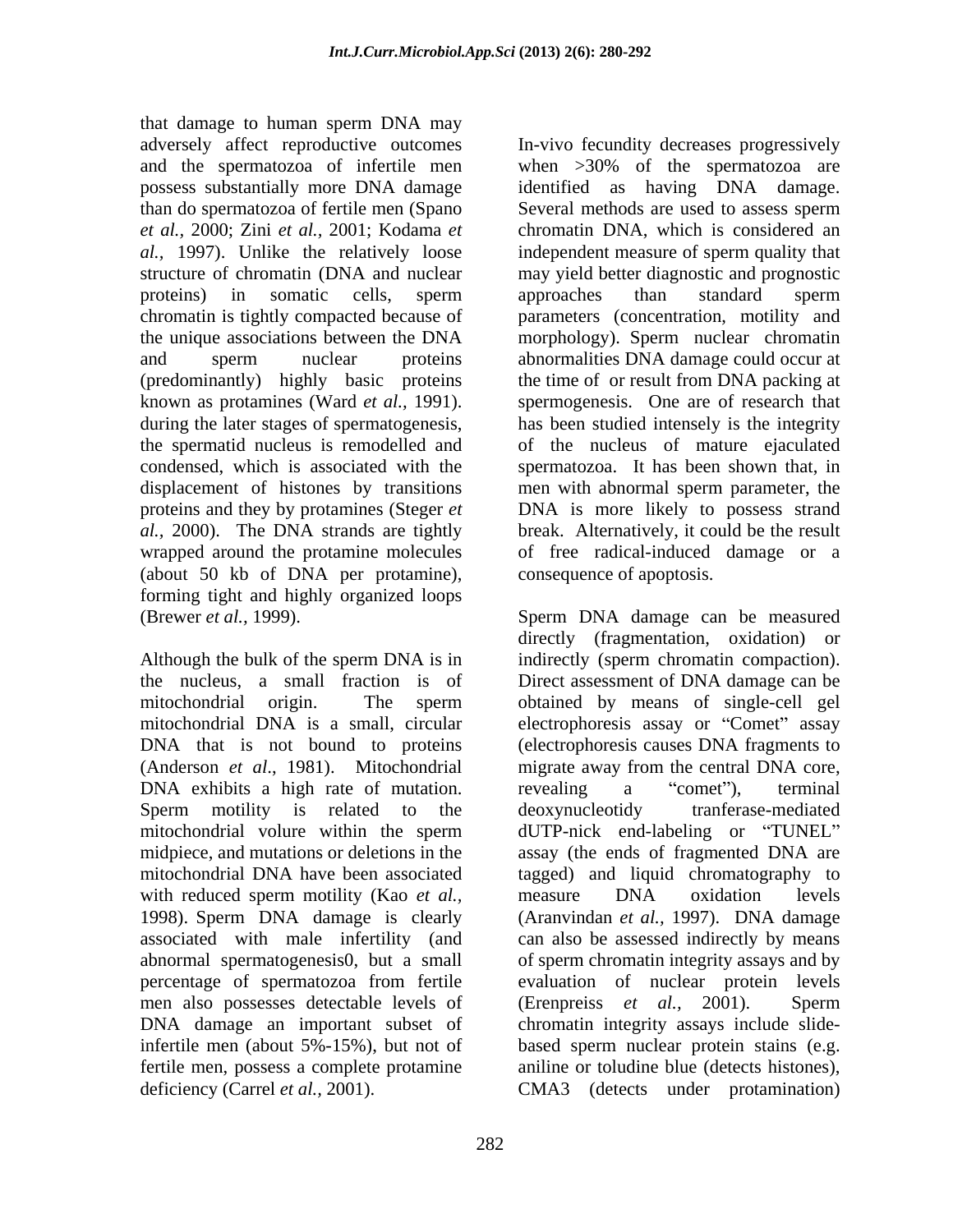(Bianchi *et al.,* 1993). TB is a classic nuclear (cationic) dye used for external (ARTs) has under gone a tremendous metachrmatic and orthochromatic staining advancement. In the context of the of chromatin, which overall is negatively cryobiology of reproductive cells (i.e., charged (Sylven *et al.,* 1954; Erenpreisa *et* overain tissue) establishment of methods *al.,* 1992). Thus, orthochromatic (blue) and application for spermatozoa has the staining is the result of monomeric dye longestand is the most widely used in forms characteristic for either low dye human reproductive medicine (HRM) and concentrations or low accessibility of sites in agriculture. Polge *et al.,* (1949) used on the chromatin. Metachromatic (purple) glycerol as a cryoprotective agent (CPAs). staining, on the other hand, is the result of Although other CPAs (dimethyl sulfoxide, polymetric dye forms characteristics of ethylene glycol, methanol, propylene cooperative binding to the DNA phosphate glycol) have emerged and in some cases residues. The first situation corresponds to are more effective, glycerol remain one of highly packaged chromatin of mature sperm cells with their very low stainability finding gave rise to the general uses of by external dyes (Darzynkiewics *et al.,* CAPs for many different reproductive cell 1990) The second situation arises when and tissues. chromatin proteins are more loosely electro statically bound to the DNA and Cryopreservation of semen is routinely can dissociated from it easily, and DNA used in a variety of circumstances stains (e.g., acridine orange detects including assisted reproductive, predenatured or single-stranded DNA) radiation, chemotherapy, treatment as

tested to predict pregnancy outcomes in<br>couples who do not know their fertility whom the man has a high percentage of demonstrate a trend toward poorer sperm DNA integrity compared with highly fertile couples. **Materials and Methods**

### **Cryopreservation of sperm**

Cryopreservation (Gr. kryo means frost), It means storage at very low temperature such as over solid carbon dioxide  $(-79^{\circ}C)$ , in deep freezers  $(-80^{\circ}C)$ , in vapor phase nitrogen  $(-150^{\circ}C)$  or in liquid nitrogen  $(-150^{\circ}C)$ 196 $\degree$ C). During the last 50 years the field of assisted reproductive technologies advancement. In the context of the the most commonly used CPAs. This and tissues.

The integrity of the sperm DNA may be vasectomy and for stage of donor semen couples who do not know their fertility in conformed. It is used for storage of potential (i.e. first pregnancy). Couples in sperm retired from azoospermia patients spermatozoa with DNA damage have very extraction or pereutaneous epidermal low potential for natural fertility and will sperm aspiration of testicular and or have to wait a long time before conceiving epididymal sperm ensure sperm are (Loft *et al*., 2003). Couples whose available for multiple ICSI treatment and pregnancy resulted in miscarriage other ARTs techniques from a single fertility insurance for men under going until seronegativity for HIV and hepatitis who have undergone testicular sperm biopsy (Tournaye, 1999)

# **Material**

The human semen was collected from different age groups for infertility studies.

# **Methods of semen collections**

Thirty semen samples were obtained at the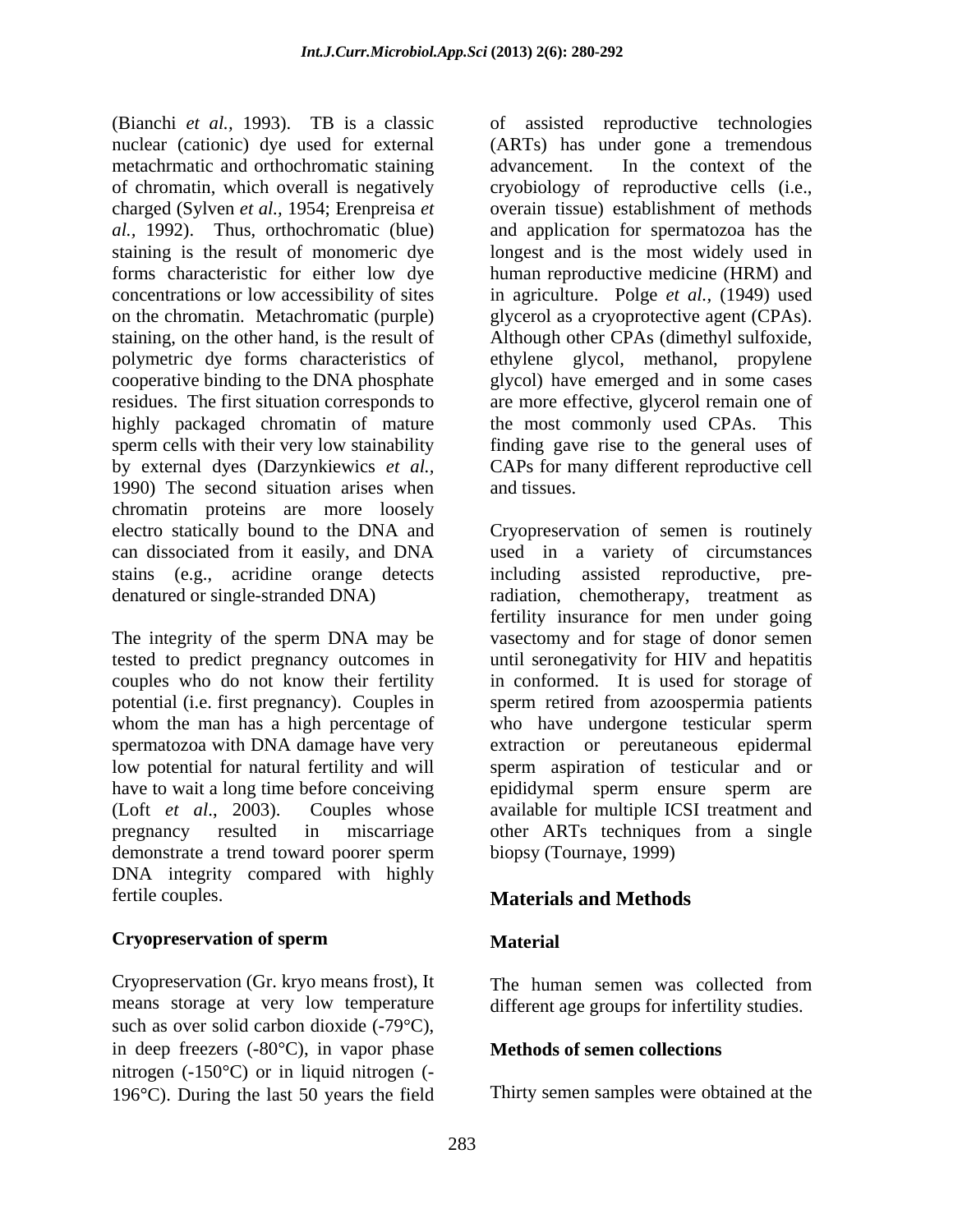fertility centre of Billroath Hospital for patine under going routine semen analysis compared with the normal semen for infertility. Samples were obtained by parameters. These parameters used to masturbation after the recommendation decide the infection of microorganisms in time of sexual abstinence. Standard semen parameters (volume, concentration, count, motility, morphology etc) were measured **Calculate the percentage of motile and** according to World Health Organization guidelines (WHO, 1999). All the 30 samples were analyzed with toluidine blue

The semen samples from 30 patients of microscopic, physical and morphological characters of sperm.

# **Microscopic examination of semen**

After the collection of sample, it allowed Where, for the liquefaction for 45 minutes ands the liquefaction time is find out. Color of the specimen is observed. Volume of total semen ejaculation is measured.  $P<sup>H</sup>$  of the semen was checked by use of the  $P<sup>H</sup>$  sperms x volume paper. The parameters were compared with normal semen parameters to find the When the volume of the sperm sample is

### **Sperm concentration**

10 l of thoroughly mixed semen is placed on a Makler counting chamber and the cover glass is placed and observed under the microscope. the total number of sperm is needed for the fertilization of the sperms in vertical 10 squares was counted oocyte. in order to find the count and slide viewed under 40 x objective to assess motility Smear preparation (rapid, progressive, moderate and sluggish). Immotile WBC, RBC, Semen sample were allowed to liquefy at epithelial cells and agglutination of sperms, the 3 to 4 columns were countered and the average of it is taken and this gives fertility content of Billionshi Responsibles for the microscopic parameters. These microscopic parameters were contentration in millions per microscopic parameters were contentration in millions were contentrate to exact

compared with the normal semen parameters. These parameters used to sperms.

# **immotile sperm**

(TB) to assess sperm DNA integrity. by the microscopic examination using **Semen analysis** the values per cubic mm counted motile, infertile males subjected to analysis of percentage of motility and total sperm Spermatozoa motile immotile is estimated Makler chamber. This concentration gives the values per cubic mm counted motile, immotile sperms invertical 10 squares were subjected the formula and the count is found out.

 Number of motile sperm Motility percent = ----------------- x 100 Total number of sperm

Where,

Total number of sperm=Motile + Dead

of the Number motile sperm  $=$  Number of motile sperms x volume

abnormalities in the sperm. below 1ml, the total sperm count is not When the volume of the sperm sample is taken into account.

# **Morphology**

Morphology of the sperm exposes the quality of individual sperm. Good quality oocyte.

# **Smear preparation**

37 C for 30 min. The liquefied sample was pelleted at 250gm for 10min and resupended in its own supernatant to an approximate concentration of 2 x  $10^8$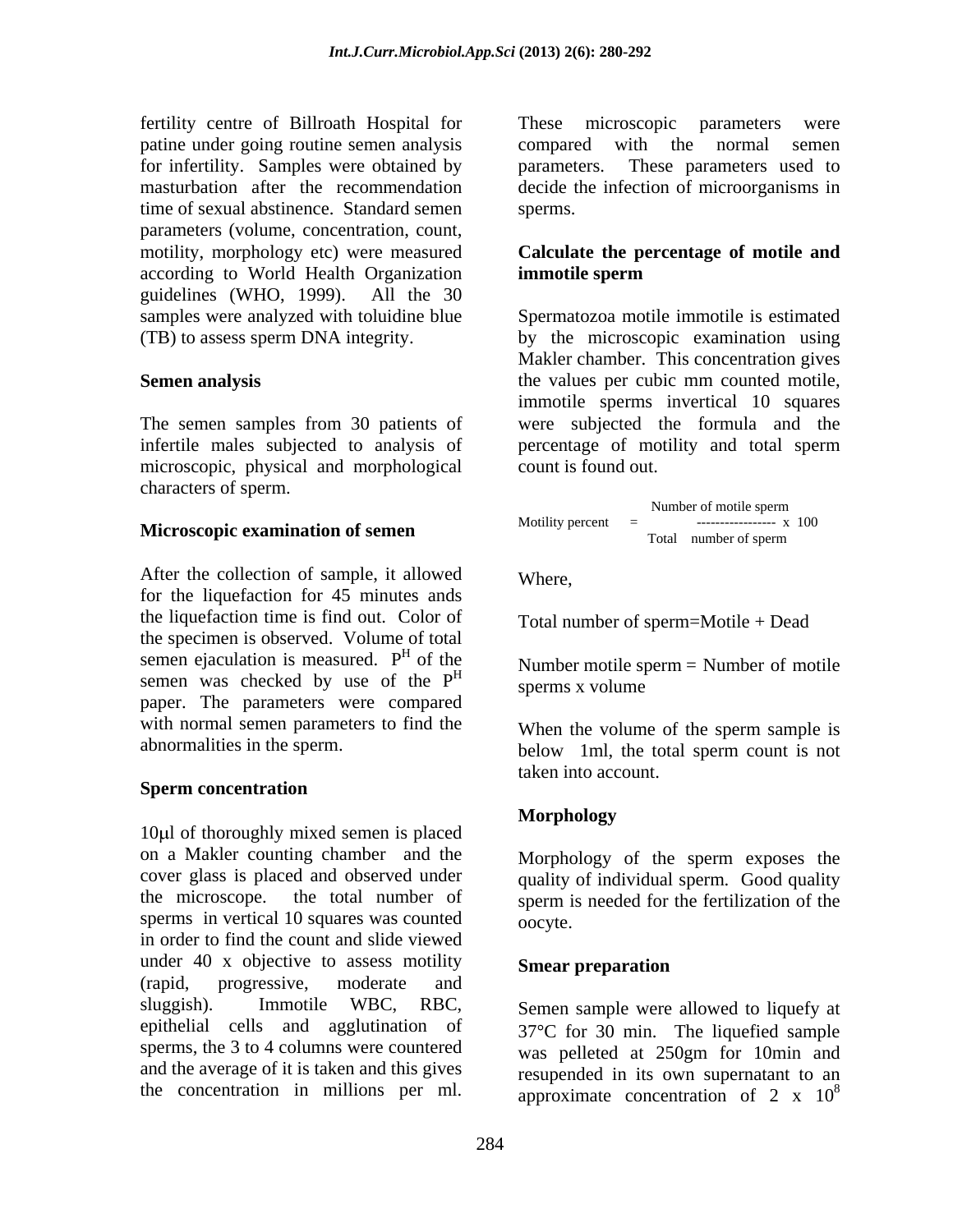cells/ml. Thin smear were prepared on Swim-up Technique precleaned deflated slides and then air dried for 30-60 min. Dried smear were fixed with glutaraldehyde for 30min-12 most widely used technique of sperm hrs and air dried. Separation from non-motile sperm and separation from non-motile sperm and

to dark purple in colors. overlying medium. The supernatant is

% of DNA damage =  $\cdots$ --------------------------- x 100 Total number of defect sperm

Neat semen or prepared sperm (washed) may be cryopreserved. Processing the sperm and removing the Seminal fluid and microbial infection prior to tube is aspirated resuspended in 1-2ml of cryopreservation offers the possibility to remove and save the sperms from microbial infection, which is helpful to concentrating count, motile sperm. After<br>thawing, Cryopreserved specimen from thawing, Cryopreserved specimen from <sub>procedure</sub> thawing, Cryopreserved specimen from procedure.<br>microbial infected infertile couple, which keeps the specimen enough to ART **Result and Discussion** procedure without drastic twon, Moreover, sperm preparation prior to cryopservation provides "physicians with an "IUI, IVF,<br>were assessed for normal sement ICSI specimen after thawing. Sperm were assessed for normal senion preparation may be accomplished using a colloidal suspension gradients, the sperm  $\sum_{\text{cTable 1, 2}}^{\text{spcIII}}$   $\sum_{\text{C event}}^{\text{Huey}}$  of  $\sum_{\text{metilliv}}^{\text{Huey}}$ preparation ttechnique are divided into two<br>terms and the morphology and DNA integrity types. The example of the control of the control of the control of the control of the control of the control of the control of the control of the control of the control of the control of the control of the control of the c

# **Swim-up Technique**

dried for 30-60 min. Dried smear were The swim up technique is the earliest and **Staining methods e**jaculate is washed 1:5 with culture Coplin jar prior to staining procedure was centrifugation (300-400g). The sample is followed. The air dried slides were loosened and gently overlaid with 0.5-1 ml analyzed under phase contrast microscope of medium. The sample is stored inside an under 40 x objectives. The sperm stained incubator  $(37^{\circ}C)$  for 30 mins to allow the with toluidine blue appear from light blue motile sperm to swim-up into the Number of sperm defect in DNA insemination. most widely used technique of sperm separation from non motile sperm and cellular debris. After liqufaction the medium  $(37^{\circ}C)$ . After 10 minutes of overlying medium. The supernatant is removed and  $0.3 - 0.5$  ml of it is used for insemination.

# **Swim-Down Technique**

Where, been used in the past mainly for the Total number of defect sperm = No of  $\frac{1}{2}$  cannos Approximately 2ml of 80%  $DNA defect + No of acrossome defect.$  percoll at the bottom of a 10ml tube **Specimen preparation for** semen sample is layered on top of the **cryopreservation** column which is then centrifuged at 600g The density gradient centrifugation has improvement of poor quality semen samples. Approximately 2ml of 80% overlaid by 2ml of 80% percoll. The for 20min.

> After centrifugation 0.5-0.7 ml of the so called soft pellet from the bottom of the medium and centrifuged for 5-10 minutes at 200g to wash out most of the percoll. The pellet is resuspended in 0.5ml of medium and then used for the IUI procedure.

# **Result and Discussion**

Semen samples obtained from 30 patients were assessed for normal semen parameters and analyzed together for sperm DNA integrity by TB staining  $(Tables 1, 2)$ . Count, morphology and DNA integrity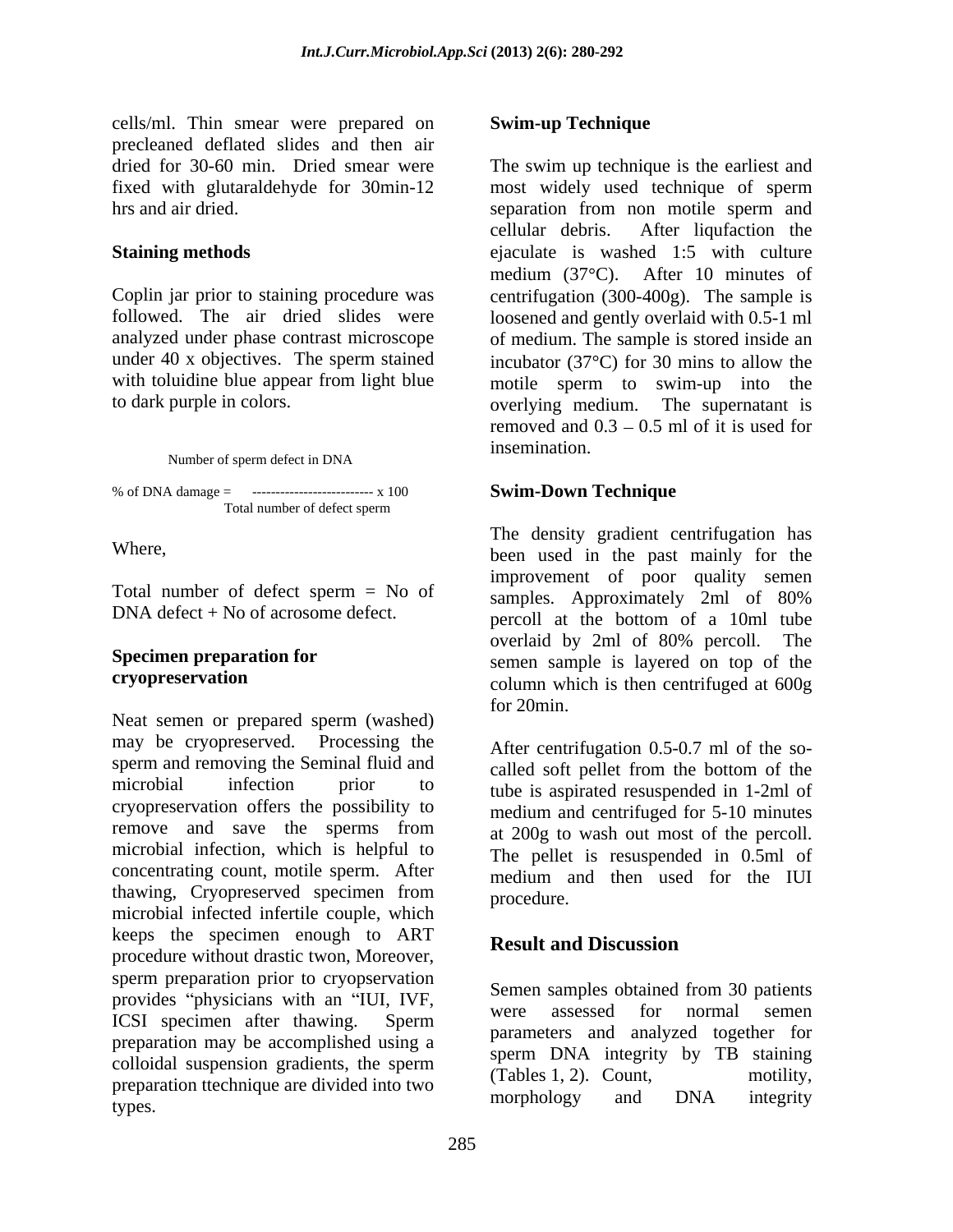20%. Out of 30 patients, 10 has < than 50% motility and the % of DNA damage is  $\langle$  30% for 10 patients. Whereas the  $\langle$  Cryopreservation has been reported to other 20 patients, the motility is  $>$  than

If the count and motility is affected, there is a significant reduction of normal sperm higher. The damage to human sperm DNA might adversely affect reproductive 1992; Sharma and Agarwal, 1996). outcomes and that the spermatozoa of Cryopreservation of human spermatozoa is infertile men possess substantially more some evidence to suggest that markers of sperm DNA integrity may be better measures of male fertility potential than

Conventional semen parameters fall shock. The study analyzed that most of the patients who have DNA damage  $> 30\%$ have less chance for fertility potential. It is advisable for the patients who have  $>$ than 30% DNA damage either to undergo IVF or ICSI treatments. This study insists that DNA integrity as a screening test along with conventional semen analysis. This units the chance of patients undergoing IVF treatments, to limit the number of IUI cycles and to directly counsel from the ICSI or IVF. Still wide research is needed to enhance sperm DNA integrity assessment.

assessment were taken into account and The cryopreserved samples can be stored compared for damaged DNA. for years together in cryostorage tank Out of 30 patients, the results obtained individual samples can be prevented to were compared with Count and DNA some extent in cryopreserved samples damage, Motility and DNA damage, gives good normal motile sperm for ARTs Count, motility and DNA damage. from procedure. Cryopreservation is a useful the above studies, the results are that, Out technique which helps an individual who of 30 patients, 6 have < than 20million/ml has Ejaculatory dysfunction, The man, and the % of DNA damage is 10% and who has low count and motility, The man, Out of 30 patients, 24 have > than who undergoes chemotherapy, The man, 20million/ml and the % of DNA damage is who travel abroad, The man, who under liquid nitrogen. DNA damage of undergoes testicular biopsy.

50% but DNA damage is than 30%. including damage to mitochondria, the parameters and the % of DNA damage is many advance in cryobiology the salvage sperm DNA damage than do the and IVF programs. A freezing semen spermatozoa of fertile men. There is now sample, either raw or extended has not conventional measures. than those of infertile men, especially if Cryopreservation has been reported to cause changes in sperm morphology acrosome and the sperm tail. Sperm motility is particularly sensitive to such damage (Henry *et al.,* 1993). Despite many advance in cryobiology the salvage rate has changed little (Centola *et al.,* 1992; Sharma and Agarwal, 1996). Cryopreservation of human spermatozoa is used extensively in artificial insemination sample, either raw or extended, has not effect on the extent of DNA denaturation. However, DNA samples from fertile men were more resistant to freezing damage they were frozen in the presence the seminal plasma, which affords antioxidant protection (Donnellay *e. al.,* 2001).

> The protection of DNA has important implications in the use of freeze-thawed donar spermatozoa for insemination. This is extreme relevant for ozoospermia who may have spermatozoa banked for longterm storage prior to chemotherapy or radiotherapy. It is critical to optimize the protocols that are used to prepare and freeze sperm samples from infertile men to protect their DNA.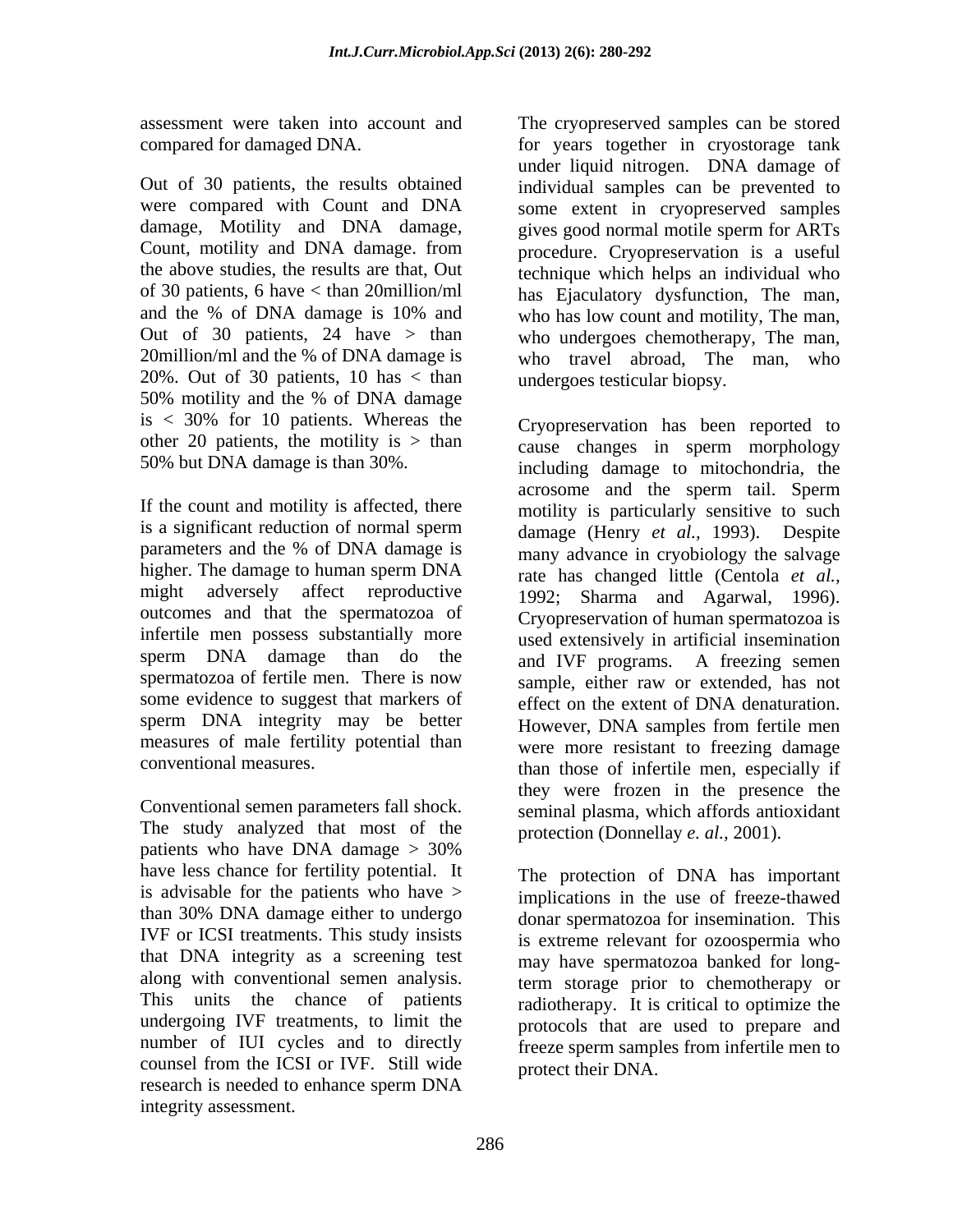**Table.1** Criteria of the semen samples

| <b>Sample</b><br>$\overline{N_0}$ | $\mid$ Cou $\mid$ Mo $\mid$<br>nt<br>milli<br>Age<br>on/<br>ml | tilit<br>$\mathbf{v}$ in                                                   | Abstin   Col<br>$ $ ence $ $ our                 | <b>Reaction</b> | <b>Viscosit</b> | <b>WBC</b><br>millio | Liquifi<br>cation | Volu<br>${\bf m}{\bf e}$<br>ml | <b>TS</b><br>$\sqrt{ }$<br>pH<br>mill<br>ion | <b>Opinions</b>               |
|-----------------------------------|----------------------------------------------------------------|----------------------------------------------------------------------------|--------------------------------------------------|-----------------|-----------------|----------------------|-------------------|--------------------------------|----------------------------------------------|-------------------------------|
| Sample - 1                        | 28<br>31                                                       | 77<br>0 days                                                               | $g_0$                                            | alkaline        | thin            | 0.4                  | normal            |                                | -46.<br>7.6                                  | normozoospermia               |
| $2 \int$ Sample – 2               | 28<br>90                                                       | 67<br>$\vert$ 8 days                                                       | $\rm go$                                         | alkaline        | thin            | $0.4\,$              | normal            | 6.0                            | 7.4 90                                       | normozoospermia               |
| $\text{Sample} - 3$               | 28<br>27                                                       | 88<br>5 days                                                               | $\left  \begin{array}{c} 80 \end{array} \right $ | alkaline        | thin            |                      | normal            | 4.0                            | $\mid 7.6 \mid 108 \mid$                     | normozoospermia               |
| 4 $\Big \text{Sample}-4\Big $     | 29<br>181                                                      | 62<br>nil                                                                  | go                                               | alkaline        | viscous         | $0.6\,$              | after 2 hrs.      | 1.8                            | $7.6$ 326                                    | normozoospermia               |
| $5 \quad \text{Sample} - 5$       | 29                                                             | 190   86   8 days                                                          | $\boldsymbol{\mathsf{go}}$                       | alkaline        | thin            | $0.6\,$              | normal            | 3.6                            |                                              | 7.8   684   normozoospermia   |
| $6 \quad \text{Sample} - 6$       | 29<br>67                                                       | 25<br>$-$   9 days 1                                                       | $g_{0}$                                          | alkaline        | thin            |                      | normal            | 2.0                            |                                              | 7.6   134   normozoospermia   |
| $\text{Sample} - 7$               | 98                                                             | 3 days<br>$-41$                                                            | $g_{O}$                                          | alkaline        | viscous         | 0.5                  | normal            | 2.0                            | $7.8$ 196                                    | normozoospermia               |
| $8$ Sample – 8                    | 32<br>12                                                       | $\begin{array}{ c c }$ 42 3 days                                           | $_{\rm{go}}$                                     | alkaline        | thin            |                      | normal            | 3.0                            | $7.8$ 36                                     | normozoospermia<br>zoospermia |
| 9 $\Big $ Sample – 9              | 33<br>21                                                       | $\begin{array}{ c c c c c } \hline 57 & 5 \text{ days} \end{array}$        | $g_0$                                            | alkaline        | thin            | 0.4                  | normal            | 0.8                            | 7.6<br>-21                                   | normozoospermia               |
| $10$ Sample – 10                  | 100                                                            | nil<br>80                                                                  | $g_{O}$                                          | alkaline        | thin            | 0.6                  | normal            |                                | 7.8 150                                      | normozoospermia               |
| $11$ Sample – 11                  | 98                                                             | 91<br>4 days                                                               | $g_{O}$                                          | alkaline        | thin            | $0.6\,$              | normal            | 2.5                            | 7.8 245                                      | normozoospermia               |
| $12$ Sample – 12                  | 33<br>38                                                       | 52<br>nil                                                                  | $g_{O}$                                          | alkaline        | thin            |                      | normal            | 1.0                            | 7.6 38                                       | normozoospermia               |
| 13   Sample $-13$                 | 33<br>10                                                       | nil<br>60                                                                  | $g_{O}$                                          | alkaline        | thin            | $0.6\,$              | normal            |                                | 7.8 50                                       | mild<br>asthenozoospermia     |
| $14$ Sample – 14                  | 33<br>72                                                       | 10<br>$10 \text{ days}$                                                    | $\log$                                           | alkaline        | <i>viscous</i>  | 0.9                  | normal            | 3.5                            | $7.8$ 252                                    | astheno<br>azoospermia        |
| $15$ Sample $-15$                 | 51                                                             | $\begin{array}{ c c c c c c } \hline \end{array}$ 59   20 days   <u>so</u> |                                                  | alkaline        | thin            | 0.6                  | normal            | 7.0                            | $7.6$ 357                                    | normozoospermia               |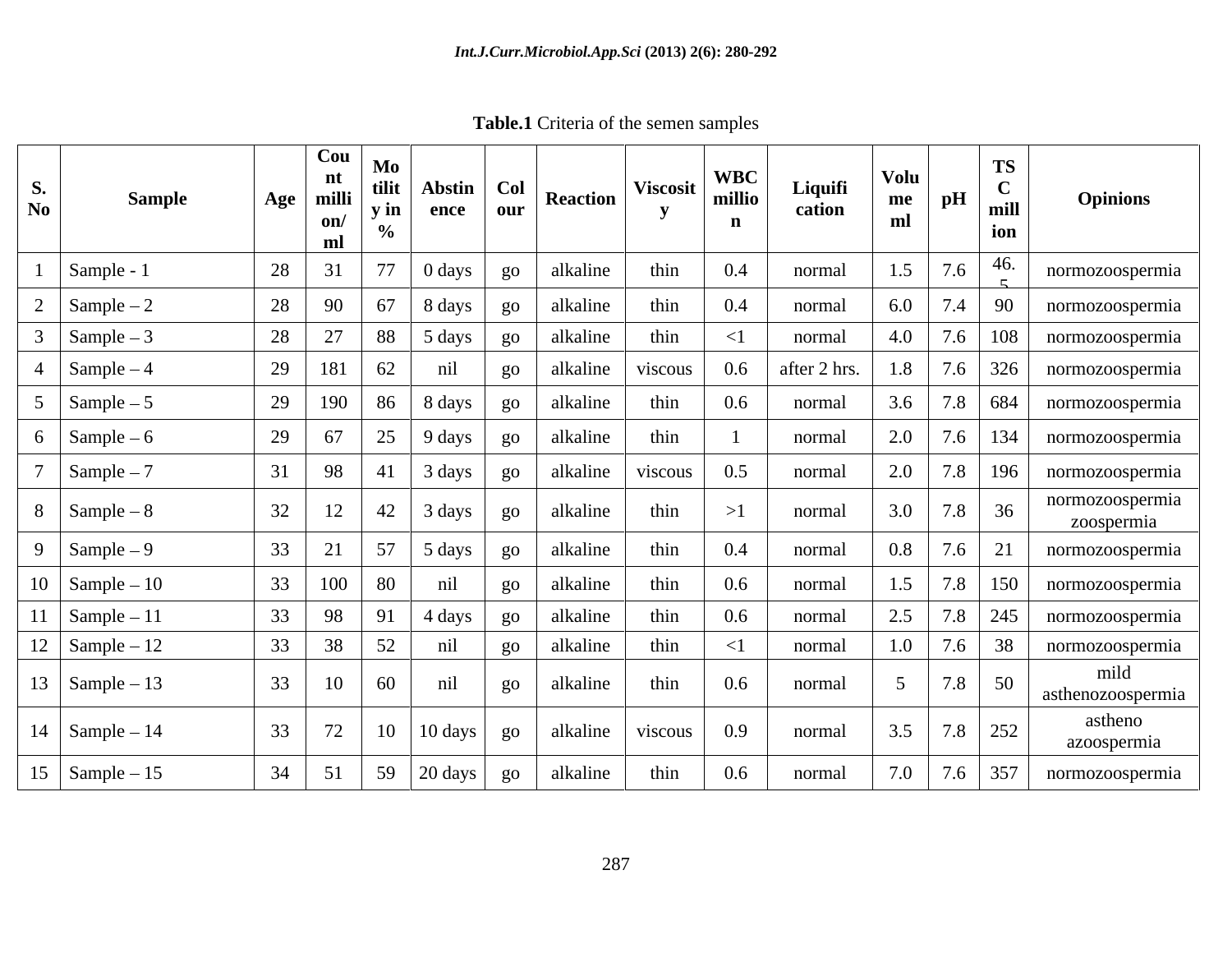| <b>S.</b><br>$\mathbf{N}\mathbf{0}$                                         | <b>Sample</b> | Age | $\vert$ Cou<br>nt<br>milli<br>on/<br>ml               | M <sub>0</sub><br>tilit<br>$\mathbf v$ in | Abstin   Col<br>$\frac{1}{2}$ ence                                                                    | $\vert$ our $\vert$        | Reaction         | <b>Viscosit</b>  | <b>WBC</b><br>millio | Liquifi<br>cation   | Volu<br>me<br>ml | TS<br>ion | <b>Opinions</b>                                   |
|-----------------------------------------------------------------------------|---------------|-----|-------------------------------------------------------|-------------------------------------------|-------------------------------------------------------------------------------------------------------|----------------------------|------------------|------------------|----------------------|---------------------|------------------|-----------|---------------------------------------------------|
| $16$ Sample – 16                                                            |               | 35  | $\vert$ 56 $\vert$<br>18                              |                                           | 3 days                                                                                                | $\log$                     | alkaline         | thin             | $0.4\,$              | normal              | 3.2              | 7.4 57    | oligo<br>asthenozoospermia                        |
| $17$ Sample – 17                                                            |               |     | 35   94<br>$\frac{57}{ }$                             |                                           | 7 days                                                                                                | $\overline{Q}O$            | alkaline         | thin             | $0.6\,$              | normal              | $2.2\,$          | 7.8 207   | mild                                              |
| $18$ Sample – 18                                                            |               |     | 35 103 87                                             |                                           | $6 \, \text{days}$                                                                                    | $\rm go$                   | alkaline         | thin             | $0.6\,$              | normal              | $0.5\,$          | $7.6$ 103 | normozoospermia                                   |
| $19$ Sample – 19                                                            |               | 36  | $15 \mid 80 \mid 20 \text{ days} \mid \text{gy} \mid$ |                                           |                                                                                                       |                            | alkaline         | thin             | $0.4\,$              | normal              | 1.8              | $7.2$ 27  | oligo<br>asthenozoospermia                        |
| $\vert 20 \vert$ Sample – 20                                                |               | 36  | 48<br>$\boxed{62}$                                    |                                           | $\cdot$ 1 days $\cdot$                                                                                | go                         | alkaline         | thin             | $0.6\,$              | normal              | $0.8\,$          | $7.8$ 48  | normozoospermia                                   |
| $21$ Sample $-21$                                                           |               | 36  | 85<br>68                                              |                                           | 2 days                                                                                                | $g_{O}$                    | alkaline         | thin             | 0.5                  | normal              | 1.0              | 7.8 68    | normozoospermia                                   |
| 22 $\text{Sample} - 22$                                                     |               | 37  | 30                                                    | 80                                        | nil                                                                                                   | $g_{O}$                    | alkaline         | thin             | $0.6\,$              | normal              |                  | $7.6$ 45  | normozoospermia                                   |
| $23$ Sample $-23$                                                           |               | 37  | 54<br>54                                              |                                           | nil                                                                                                   | $g_{0}$                    | alkaline         | thin             |                      | normal              | 3.4              | 7.6 184   | mild<br>asthenozoospermia                         |
| $\begin{array}{ c c } \hline 24 & \text{Sample} - 24 \\ \hline \end{array}$ |               |     | 68<br>$\overline{23}$                                 |                                           | $\sim$ 1 4 days 1 $\sim$                                                                              | $\rm go$                   | alkaline         | thin             | 0.5                  | normal              | 3.5              | $7.6$ 238 | asthenozoospermia                                 |
| $25$ Sample $-25$                                                           |               | 38  | 67                                                    |                                           | $\begin{array}{ c c } \hline 69 & 5 \text{ days} \end{array}$                                         | $\boldsymbol{\mathsf{go}}$ | alkaline         | thin             | $0.6\,$              | normal              | 0.4              | 7.6 67    | normozoospermia                                   |
| $26 \mid$ Sample $-26$                                                      |               | 38  | $\begin{array}{ c c } \hline 27 \end{array}$<br>11    |                                           | 3 days                                                                                                | $\log$                     |                  | alkaline viscous | $0.6\,$              | after 2 hrs $\vert$ | 7.6<br>1.5       | 16.       | oligo<br>asthenozoospermia                        |
| 27   Sample $-27$                                                           |               | 39  | 20                                                    |                                           | $35 \mid 15 \text{ days}$                                                                             | go                         | alkaline         | thi              | 0.5                  | normal              | 6.5              |           | $\vert$ 7.8 $\vert$ 130 $\vert$ asthenozoospermia |
| $28$ Sample $-28$                                                           |               |     | $41$   14   14   4 days                               |                                           |                                                                                                       | $ $ go $ $                 |                  | alkaline viscous | 0.4                  | after 1.30<br>hrs   | 3.0              | $7.6$ 42  | oligo<br>asthenozoospermia                        |
| $29$ Sample $-29$                                                           |               | 42  | 59                                                    |                                           | $\begin{array}{ c c c c c } \hline 32 & 10 \text{ days} \end{array}$                                  | $g_{O}$                    | alkaline         | thin             | $0.6\,$              | normal              |                  |           | $2.0$   7.6   118   asthenozoospermia             |
| $30 \mid$ Sample $-30$                                                      |               | 42  | 23                                                    |                                           | $\begin{array}{ c c c c c c } \hline \rule{0pt}{1.6ex} & 60 & 7 \text{ days} & \text{go} \end{array}$ |                            | alkaline $\vert$ | thin             | $\leq$ 1             | normal              | $3.0$ 7.6 69     |           | mild<br>asthenozoospermia                         |

GO - Grey opalscent; GY - Greyish Yellow; TSC - Total Sperm Count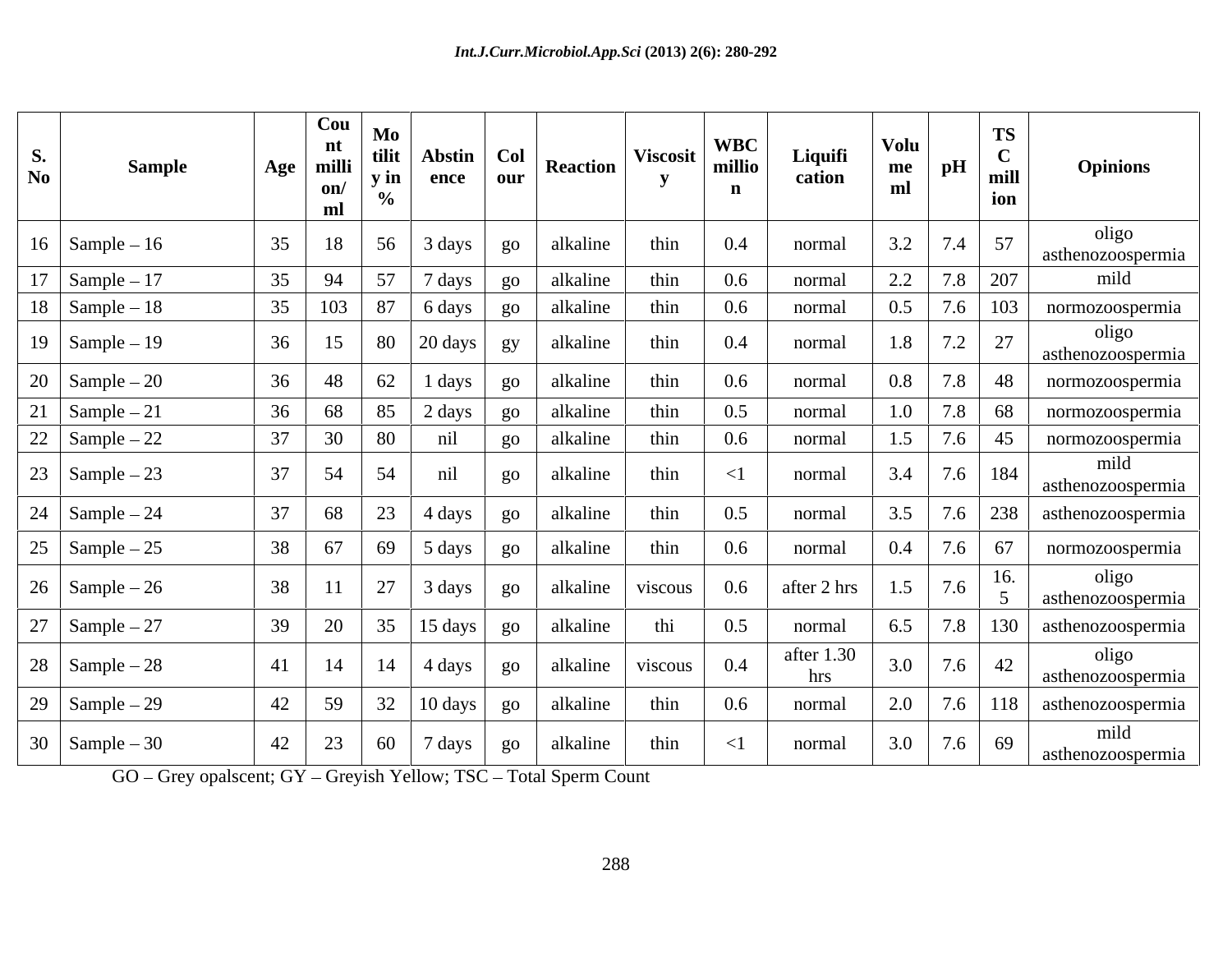| S.No.<br><b>Name</b>               | Age | <b>Normal</b> | <b>DNA</b><br>defect | $\mathbf{No}$<br>acrosome | $\%$ DNA<br>defect |
|------------------------------------|-----|---------------|----------------------|---------------------------|--------------------|
| Sample - 1                         | 28  | 48            | 33                   | 19                        | 17.16              |
| Sample $-2$                        | 28  | 35            | 45                   | 20                        | 29.25              |
| Sample $-3$                        | 28  | 37            | 48                   | 15                        | 30.24              |
| $Sample-4$                         | 29  | 56            | 32                   | 12                        | 14.08              |
| Sample $-5$                        | 29  | 60            | 26                   | 14                        | 10.40              |
| $Sample-6$<br>6                    | 29  | 36            | 52                   | 12                        | 33.28              |
| $Sample-7$                         | 31  | 37            | 45                   | 18                        | 28.35              |
| $Sample-8$<br>8                    | 32  | 30            | 50                   | 20                        | 35.00              |
| 9<br>$Sample-9$                    | 33  | 44            | 39                   | 17                        | 21.84              |
| 10<br>$\text{Sample} - 10$         | 33  | 48            | 38                   | 14                        | 19.76              |
| Sample $-11$<br>11                 | 33  | 35            | 40                   | 25                        | 32.00              |
| 12<br>Sample $-12$                 | 33  | 37            | 46                   | 17                        | 28.98              |
| 13<br>$\vert$ Sample – 13          | 33  | 37            | 35                   | 28                        | 22.05              |
| 14<br>$Sample-14$                  | 33  | 33            | 46                   | 21                        | 30.81              |
| 15<br>$Sample-15$                  | 34  | 19            | 30                   | 51                        | 24.30              |
| 16 $\vert$ Sample – 16             | 35  | 36            | 40                   | 24                        | 25.60              |
| 17<br>Sample $-17$                 | 35  | 34            | 42                   | 24                        | 27.72              |
| 18<br>$\Gamma$ Sample – 18         | 35  | 34            | 45                   | 21                        | 31.28              |
| 19<br>$Sample-19$                  | 36  | 30            | 41                   | 29                        | 28.70              |
| 20<br>Sample $-20$                 | 36  | 44            | 44                   | 12                        | 24.69              |
| 21<br>Sample $-21$                 | 36  | 41            | 43                   | 16                        | 25.37              |
| 22<br>$\boxed{\text{Sample} - 22}$ | 37  | 33            | 54                   | 13                        | 36.18              |
| 23   Sample – 23                   | 37  | 42            | 48                   | 10                        | 27.80              |
| 24 $\Big \text{Sample}-24\Big $    | 37  | 20            | 45                   | 35                        | 36.00              |
| 25 $\Big $ Sample – 25             | 38  | 52            | 30                   | 18                        | 14.40              |
| 26   Sample – 26                   | 38  | 34            | 43                   | 23                        | 28.30              |
| 27   Sample – 27                   | 39  | 50            | 30                   | 20                        | 15.00              |
| $28 \int$ Sample – 28              | 41  | 31            | 45                   | 24                        | 31.03              |
| 29   Sample – 29                   | 42  | 30            | 46                   | 24                        | 32.20              |
| $30 \quad \text{Sample} - 30$      | 42  | 36            | 43                   | 19                        | 28.80              |

Table.2 Assessment of Sperm DNA integrity by tolutidine blue.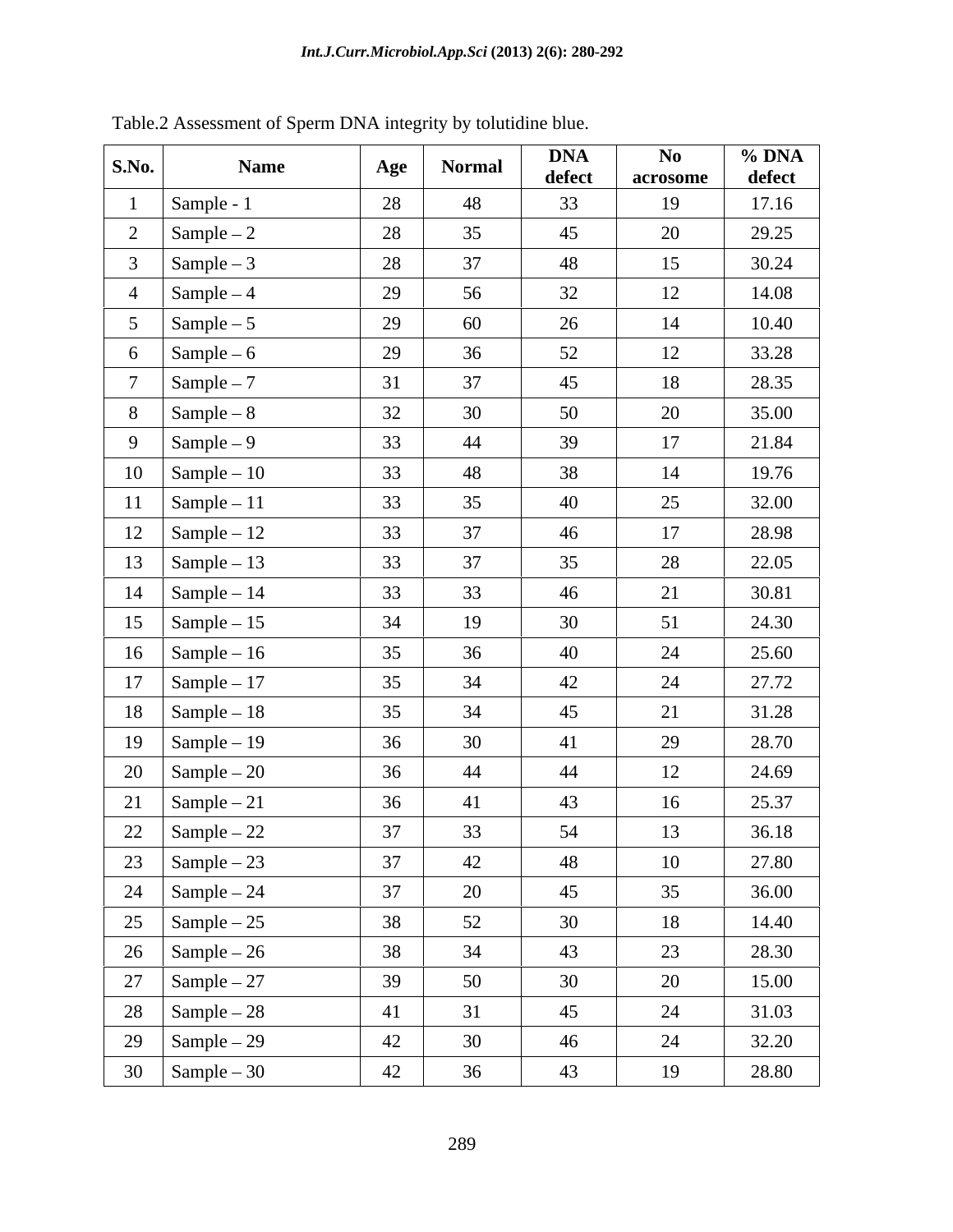In support of the beneficial role of the sequences are less tightly compacted, and sperm preparation protocols, a general

Numerous studies have examined the with telomeres (Gineitis *et al.,* 2000). possible influence of sperm DNA integrity Infertile men, as compared with fertile on reproductive outcomes after both controls, have an increased sperm histone: standard IVF and IVF/ICSI. There is not protamine ration (Steger *et al.,* 2000, Oliva consistent relation between sperm DNA *et al.*, 2006). An excess of nuclear damage and fertilization rates during IVF histones (> 15%) results in poorer or IVF/ICSI (Lopes *et al.,* 1998, chromatin compaction and a subsequent Tomlinson *et al.,* 2001). Neither increased susceptibility to external stresses fertilization nor early embryo development (e.g. oxidation or temperature elevation in is dependent on sperm DNA integrity, the female reproductive tract) (Kosower *et* since the embryonic genome is not *al.*, 1992). expressed until after the second cleavage division (i.e., at the 4-cell embryo). There References is also no consistent relation between sperm DNA damage and embryo quality after ICSI (roughly half of the studies have shown an adverse effect of DNA damage on embryo quality). However, high levels of sperm DNA damage are inversely related to pregnancy rates in most, but not all, studies (Larson-ccok *et al.,* 2003, Seli *et al.,* 2004, Zini *et al.,* 2005). These clinical observations are not entirely consistent with animal studies, which indicate that DNA damage is associated strongly correlated with DNA strand with both poor embryo development and breaks identified by single-cell poor pregnancy outcomes. This is electrophoresis. Exp .Cell. Res. 236: probably because the stringent process of 231-7 sperm and embryo selection during ICSI Bianchi, P.G., G.C. Manicardi and will mitigate the potential adverse effects<br>
Bizzaro, D.1993. Effect of of sperm DNA damage on reproductive

The current understanding is that sperm mature spermatozoa. Biol. Reprod. chromatin is tightly packaged by  $49:1083-8$ protamines, but up to 15% of the DNA Brewer L.R., M. Corzett and Bathorn R remain packaged by histones at specific DNA sequences (i.e., there is a nonrandom and decondensation of the same DNA association between histones and DNA molecule Science 286: 120-3 sequences). The histone-bound DNA Carrell, D.T and Liu, L.2001, Altered

improvement in nuclear maturity may be genes may be involved in fertilization and seen in post-swim-up samples (Sanchez *et* early embryo development (Gatewood *et al.,* 1996) *al*., 1987). The retained histones are it is thought that these DNA sequences or associated with the nuclear periphery and *et al.,* 2006). An excess of nuclear *al.,* 1992).

# **References**

- Ahmadi, A., and Ng, S.C.1999. Fertilizing ability of DNA-damaged spermatozoa, J. Exp. Zool. 284: 696-704.
- Anderson, S., A.T. Bankier and Barrel,l B.G. 1981. sequence and organization of the human motochondrial genome. Nature. 290: 457-65
- Aravindan, G.R., J.Bjordah and Jost, L.K.1997. Susceptibility of human sperm to in situ DNA denaturation is strongly correlated with DNA strand breaks identified by single-cell 231-7
- outcomes. of fluorochrome staining and in situ Bianchi, P.G., G.C. Manicardi and Bizzaro, D.1993. Effect of deoxyribonucleic acid protamination nick-translation of murine and human mature spermatozoa. Biol. Reprod. 49:1083-8.
	- Brewer,L.R., M. Corzett and Bathorn,R. 1999. Protamine induced condensation and decondensation of the same DNA molecule. Science*.* 286: 120-3
	- Carrell, D.T and Liu, L.2001. Altered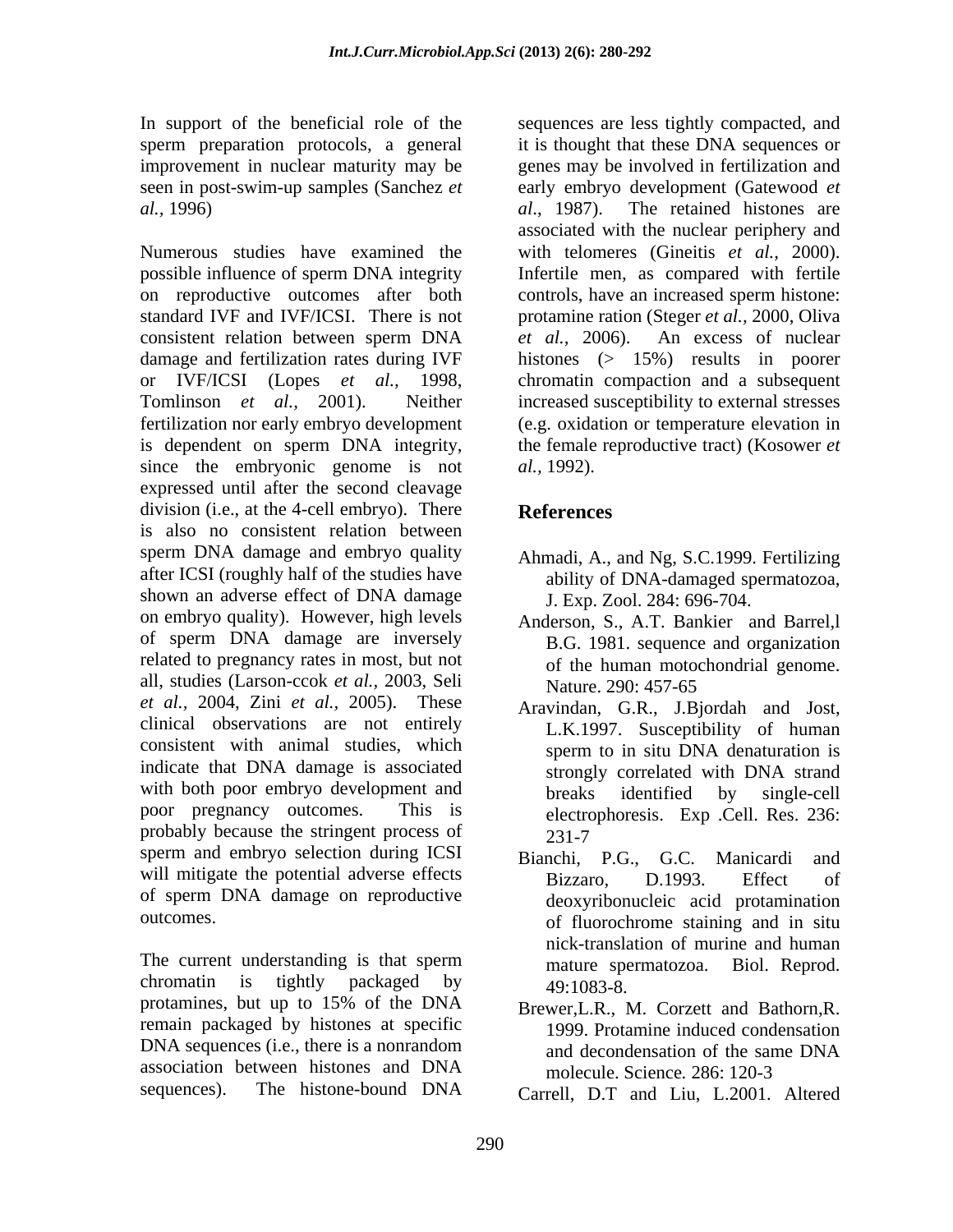protamine to expressions is uncommon clinic. Human Reproductive. 14: 1039 in donors of known fertility, but

- and prediction of post thaw survival.
- Cho,C., H. Jung-Ha and Willis, W.D. sperm DNA damage and embryo death
- Darzynkiewics, Z., and Kapusinski, J. maintenance of motility, plasma
- Donnelly, E., N. McClure and Lewis, S.E. spermatozoa, *Mol* Human 2001. Cryopreservation of human Reproductive. 4: 657-66.
- Erenpreisa, J., J. Bars and Lipatnikova, V.
- Erenpreisa, J., T. Freivalds and of mammalian sperm nuclei. J. Androl. Selivanova, G.1992. influences of 13:342-8. adsorption spectra of nuclei stained
- Evenson, D.P., L.K. Jost, D. Marshall, assisted reproductive techniques and M.J. Zinaman, E. Clegg, K. Purvis, P. Sperm DNA fragmentation as structure assay as a diagnostic and 859-902.

1049.

- common among men with poor Gatewood, J.M., G.R. Cook and Balhorn, fertilizing capacity, and may reflect R. 1987. Sequence – specific other abnormalities of spermiogenesis. J. Androl.22: 604-10. chromatin. Science*.* 236: 962-964. R. 1987. Sequence – specific packaging of DNA in human sperm
- Centola, G.M., R.F. Raubertas and Gineitis, A.A., I.A. Zalenskaya and Yau, Mattox, J.H.1992. Cryopreservation of P.M. 2000. Human sperm telomerehuman semen. Comparison of binding complex involves histone H2B cryopreservation, sources of variability P.M. 2000. Human sperm telomere and secures telomere membrane attachment .J. Cell Biol*.* 151 : 1591-8.
	- J.Androl.13:283-288. Henry, M.A., E.E. Noiles, P.Gaod, Mazur 2003. Protamine 2 deficiency leads to in mice. Biol. Reprod. 69: 211-7. rate and warming rate on the 1990. Acridine orange : a versatile membrane integrity, and mitochondrial probe of nucleic acids and other cell function. Fertility Sterility. 60: 911 constituents. In Melamed MR, and Crister .J.K.1993. Cryopreservation of human spermatozoa. the effects of colling maintenance of motility, plasma 918.
	- Lindmo T, and Mendelsohn ML (eds), Kao, S.H., H.T. Chao and Wei, Y.H. 1998. Flow Cytometry and Sorting,  $2^{nd}$  edn, Multiple deletion of mitochondrial Flow Cytometry and Sorting,  $2^{nd}$  edn,<br>Wiley-Liss, inc, New York .pp.291-<br>DNA are associated with the decline of 314. The motion of the motion of the motion of the motion of the motion of the motion of the motion of the motion of the motion of the motion of the motion of the motion of the motion of the motion of the motion of the mot DNA are associated with the decline of motility and fertility of human spermatozoa, *Mol* Human Reproductive*.* 4: 657-66.
	- semen and prepared sperm: effects on Kodama, H., R. Yamaguchi and Fukuda, motility parameters and DNA ingrity. **I** 1997. Increased oxidative Fertility.Sterility. 76: 892-900. deoxyribonucleic acid damage in the 2001. comparative study of Fertility Sterility. 68: 519-24. Kodama, H., R. Yamaguchi and Fukuda, J.1997. Increased oxidative spermatozoa of infertile male patients.
	- cytochemical tests for sperm Kosower, N.S., H. Katayose and chromatin integrity. J. Androl. 22:45- Yanagimachi, R. 1992. thiol-disulfide 53. status and acridine orange fluorescence Kosower, N.S., H. Katayose and 13:342-8.
	- chromatin condensation on the Larson-Cook, K.L., J.D. Brannian, K.A. with tolutidine blue. Acta. Morphol. Aamold and Evenson, D.P. 2003. Hung. 40: 3-10. Relationship between the outcomes of De Angelis and Claussen, O.P.1999. The measured by the sperm chromatin Utility of the sperm chromatin structure assay. Fertility Sterility 80: Kasperson, E.T. assisted reproductive techniques and sperm DNA fragmentation as measured by the sperm chromatin structure assay. Fertility Sterility*.* 80: 859-902.
	- prognostic tool in the human fertility Loft, S., T. Kold-Jensen, N.H. Hjollund,